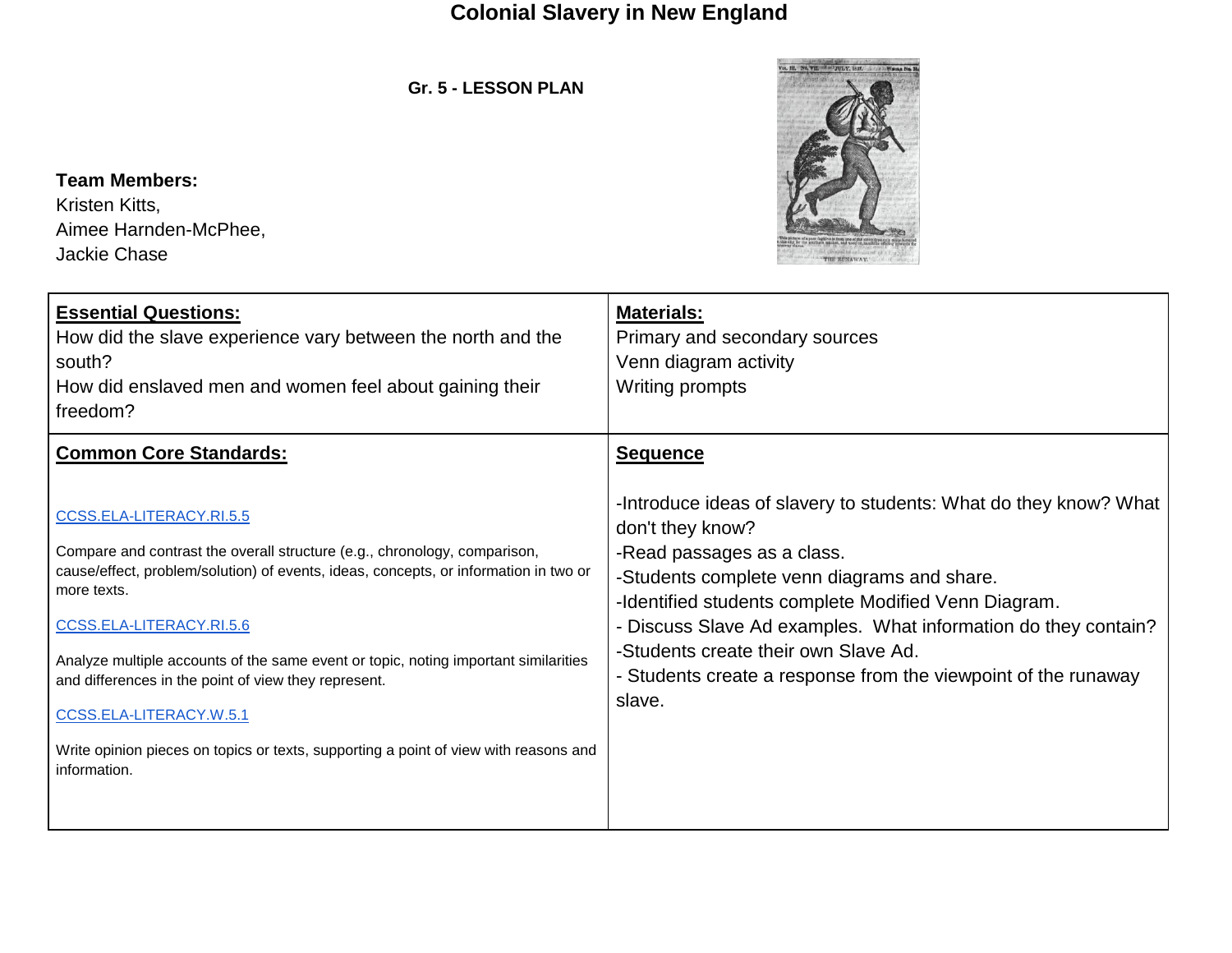**Instructions:** Read the passages below about the experiences of slaves in the north and south. Complete the Venn diagram on the next page based on the information provided.

"Titus and Cato, slaves of the stern Deerfield (Massachusetts) minister, Jonathan Ashley, seemed always to be working for someone else, though they were never compensated for their work; Ashley was paid for their time. Yet they too had accounts at the shops and the taverns, bringing in furs they'd trapped and getting a fair price, occasionally buying rum, hunting equipment, including bullet-making supplies, and small indulgences like show buckles."

"We tend to associate slavery with the South and we envision sprawling plantations under an unrelenting sun with pillared big houses and compounds of slave cabins, guarded by overseers with whips and guns. Here was something so different that at times I had to remind myself that though less violent it was slavery just the same. In both the North and South, children and parents were sold away from each other, and freedom came only when a white person granted it. In the North, slaves shared living quarters with their masters and mistresses, often sleeping with the children. They ran away in large numbers, just like their southern counterparts, and they worked in the fields and houses of their owners and were hired out without receiving pay. Unlike southern slaves, however, they traveled between towns and villages easily, could marry, learned to read, and had to attend church. In eighteenth century rural New England, slaves themselves carried arms for hunting, military service and protection against enemy attacks. Still, the level of their despair became clear as I read also of slave suicides in these isolated villages, so silent and lonely as they lay shrouded in deep winter snow. The [slave] cabins of the south at least offered companionship…"

**Passages from "Mr. and Mrs. Prince: How an Extraordinary Eighteenth-Century Family Moved Out of Slavery and Into Legend" by Gretchen Holbrook Gerzina**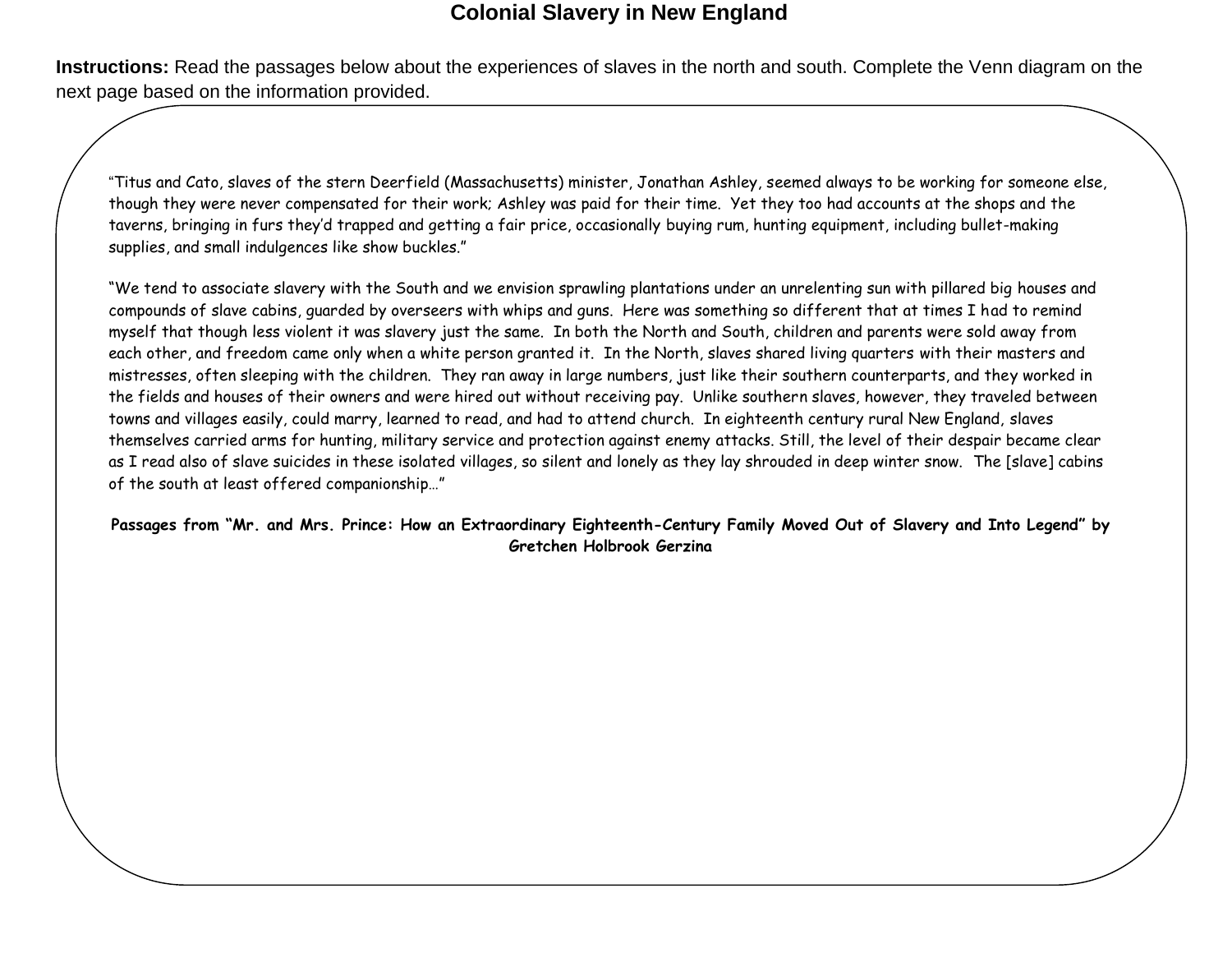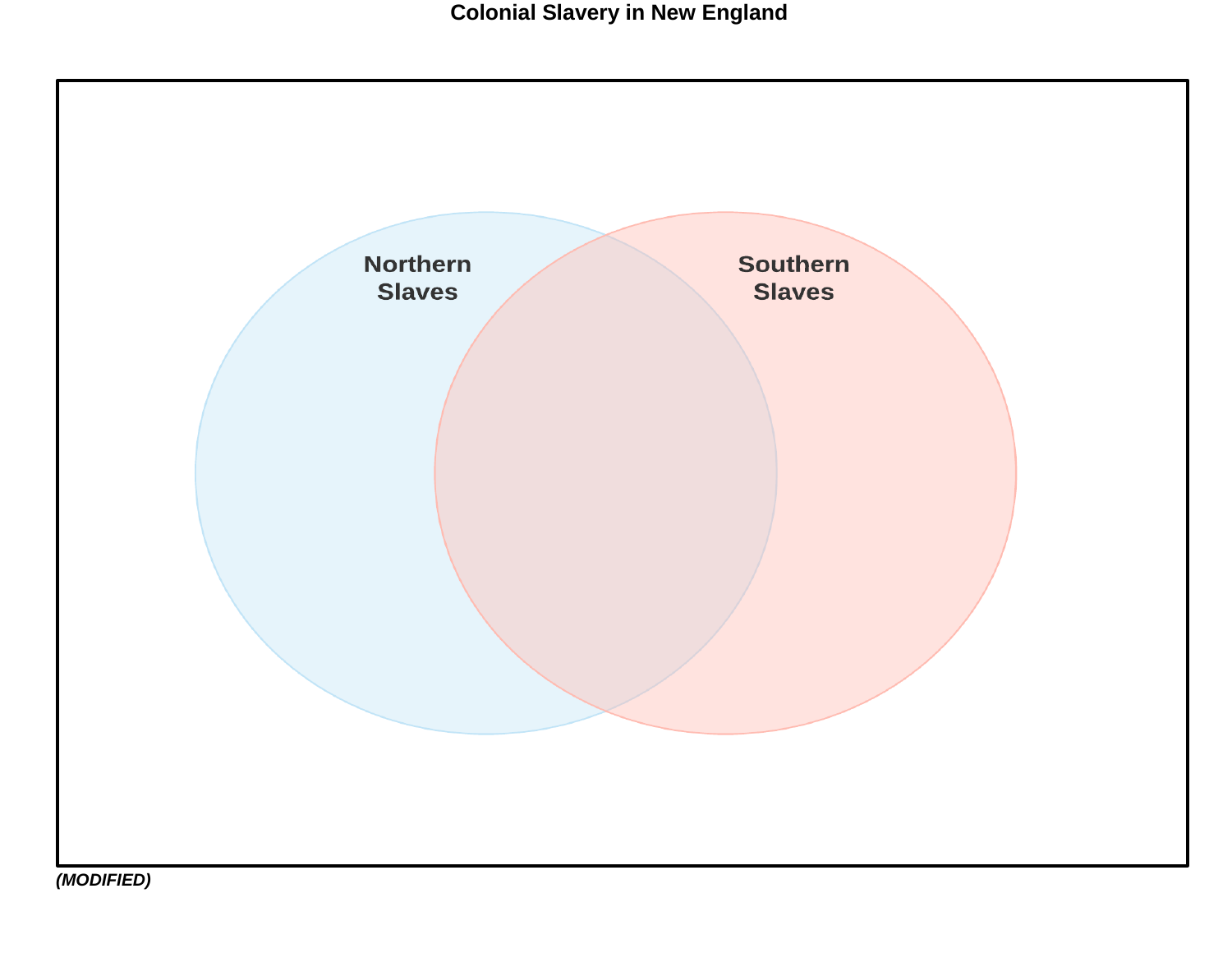Conditions for enslaved people and free people of color could differ greatly between the north and the south. Some characteristics of slavery were the same no matter where a person lived. Your task is to decide which aspect of slavery fits in the correct category of NORTH, SOUTH, or BOTH and after cutting it out, paste it in the proper section.

### **CHARACTERISTICS OF SLAVERY**

| <b>NORTH</b> |  |  |
|--------------|--|--|
|              |  |  |
|              |  |  |
| <b>BOTH</b>  |  |  |
|              |  |  |
|              |  |  |
| <b>SOUTH</b> |  |  |
|              |  |  |
|              |  |  |
|              |  |  |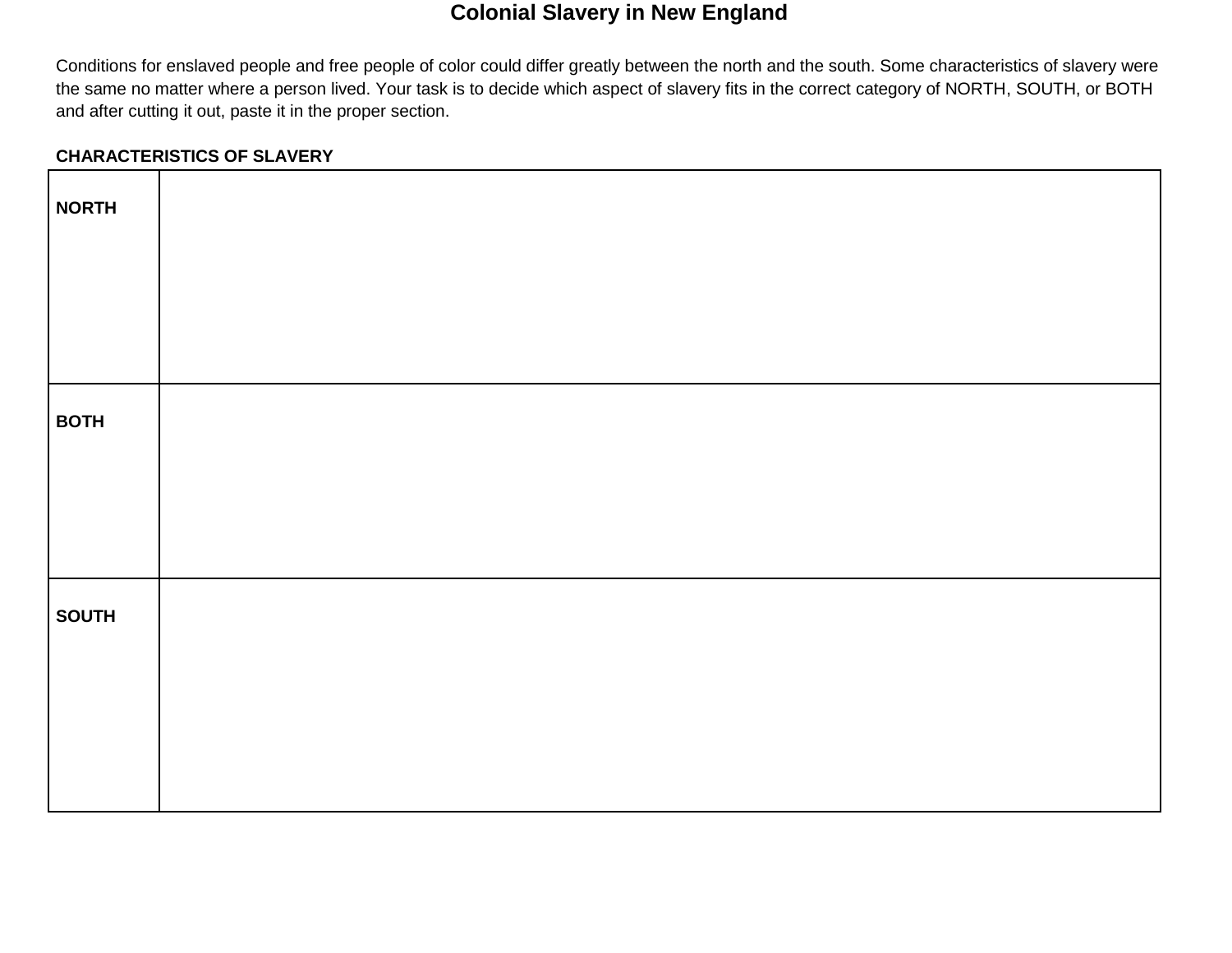#### **CHARACTERISTICS OF SLAVERY**

- An enslaved person could marry a free person
- The births of African-American children could be registered in the town, proving their free status
- A slave marriage could be performed by the local minister or official and was seen as a legal contract
- Slaves could have accounts in local stores and make purchases
- Male slaves could use firearms
- Enslaved people could be sent to work for another slave owner if additional help was needed
- Slave quarters were often a quarter mile from the master's house
- Marriage ceremonies for slaves had no legal standing
- It was expected that an enslaved person would learn to read and write
- People of color could own property (land)
- Slaves often resided in the same building as the owner
- Enslaved people were not paid for their work
- Slaves were not allowed to leave the plantation
- Harsh physical punishment was used against enslaved people
- It was illegal to teach a slave to read or write
- People of color could not travel freely
- Slave families could be separated at any time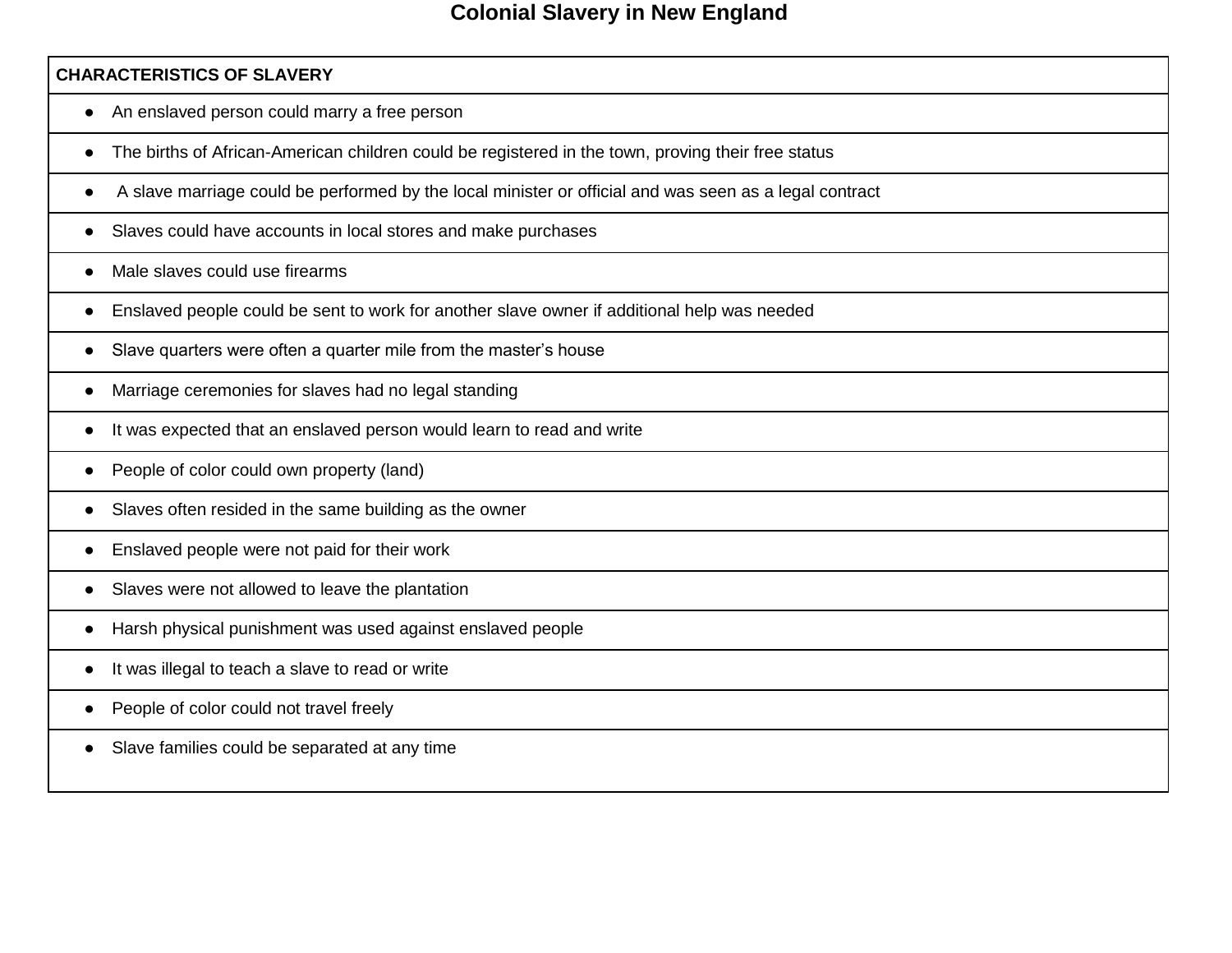#### **Runaway Slaves**

At great risk to their own lives and the lives of their loved ones, and in spite of innumerable dangers and disadvantages, many slaves ran away in order to find freedom. The owners left records of these incidents, but the enslaved people did not. We can never truly know the thoughts or feelings of the people who ran away. Below are some examples of runaway slave ads.

»©^©^©^©^;@^©^©^;©^©^©^©^©^©^©^ THREE POUNDS Reward. UN away from the fubfcriber, living in Shrewfbury, in<br>the county of Monmouth, New-Jerfey, a NEGROE man, named Tirus, but may probably change his name; he is about 21 years of age, not very black, near 6 feet high; had on a grey homefpun coat, brown breeches, blue and white flockings, and took with him a wallet, drawn up at one end with a ftring, in which was a quantity of clothes. Whoever takes up faid Negroe, and fecures him in any goal, or brings him to me, fhall be entitled to the above reward of Three Pounds proc. and all reafonable charges, paid by JOHN CORLIS. Nov. 8, 1775.

RAN away from the inftant, a Negro Boy, named Cæfar, 18 years old, nearly 6 feet high, flout and well made, walks pretty erect, fpeaks fluently: He wore<br>away a light colored failor jacket, a mixed green and black fwanfdown veft, a pair of blue overalls, a Holland fhirt, a pair of gray focks, a pair of thick fhoes, a brown homemade great coat, and a large old Hat; has a fmall fcar on his left cheek. He has lately been guilty of theft, and made his efcape through fear of punifhment. Whoever will return faid Negro, or fecure him fo that his mafter may get him again, fhall receive the above reward, and all reafonable charges.---All perfons are forbid harboring, trufting or employing faid Negro, on penalty of the SAMUEL MCLELLAN. Law. Wood/lock, Connecticut, May 16, 1803.

Ten Dollars Reward!

#### CHESTERFIELD, December 15, 1772

**DUN** away from the Subfcriber, on Sunday The 22d of November, a new Negro Fellow of fmall Stature, and pitted with the Smallpox; he calls himfelf BONNA, and fays he came from a Place of that Name in the Ibo Country, in Africa, where he ferved in the Capacity of a Canoe Man; his Clothing is a new Felt Hat, new Stockings were knit, and spotted black and white. Whoever secures him so that I get him shall have TWENTY SHILLINGS Reward, befides what the Law Allows (RICHARD BOOKER.

Ad announcing reward for runaway slave, 1803 – Connecticut Historical Society and Connecticut History Illustrated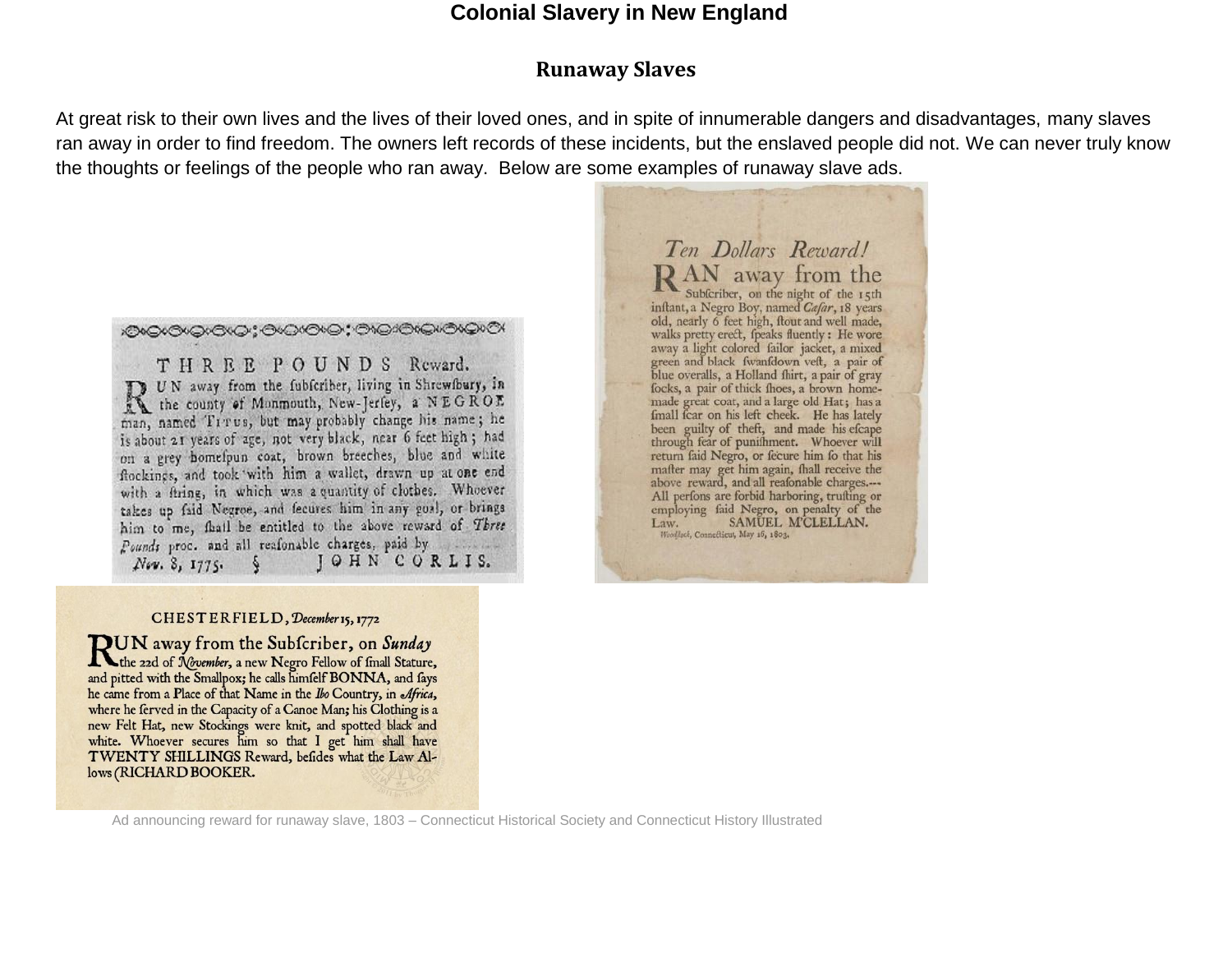Your task is two-fold. First, create an advertisement for a runaway slave from the perspective of a slaveholder. Then, create a response from the enslaved person's perspective showing why he or she is running away, and what he or she might have been thinking about taking such a risk. This response can be in the form of prose or poetry. If you have another idea for showing the response, please share it with your teacher before proceeding.

FUGITIVE SLAVE AD